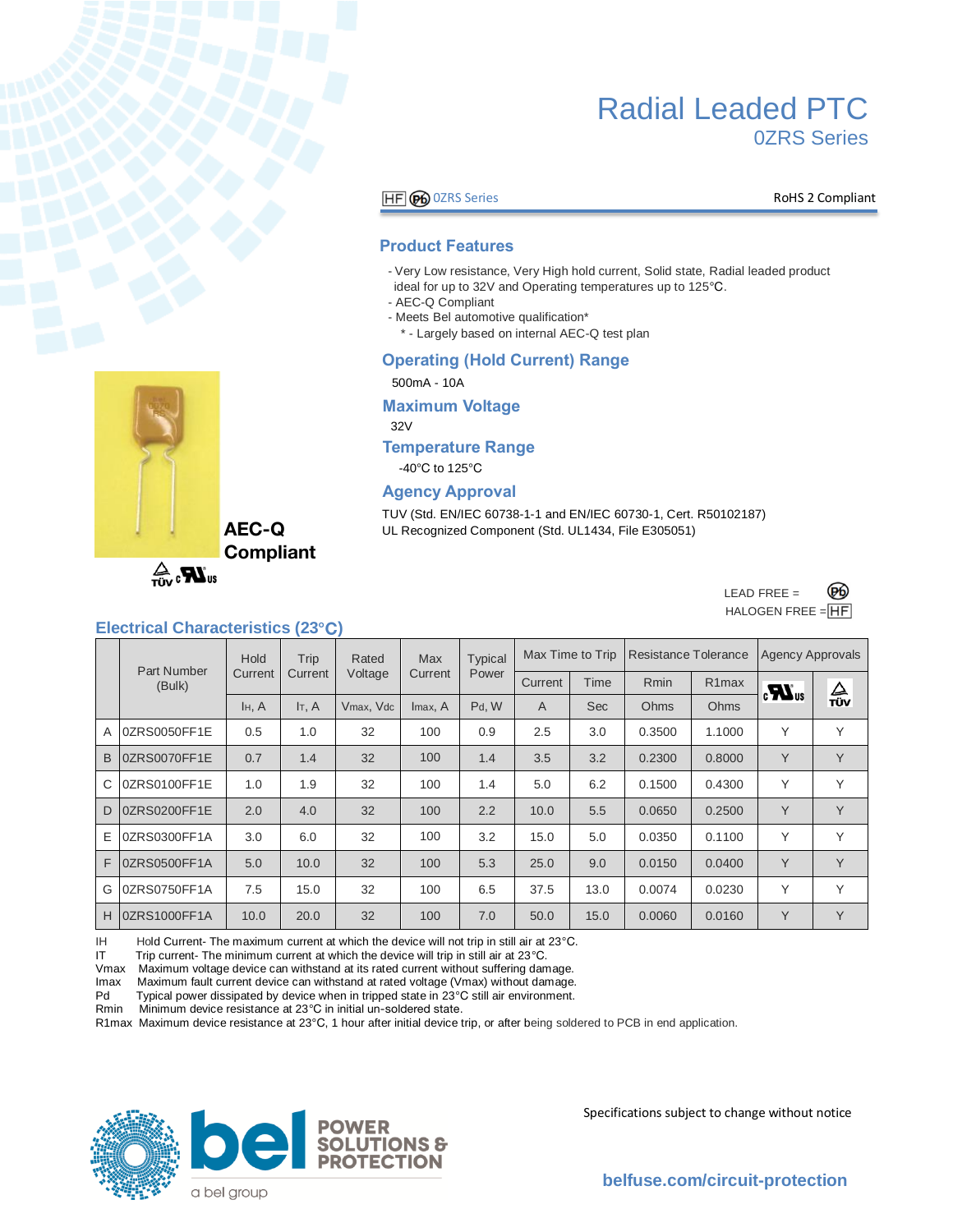# **PTC's – Basic Theory of Operation / "Tripped" Resistance Explanation**

A Bel PTC consists of a block of polymeric material containing conductive carbon granules which is sandwiched between two conductive metal plates. When this polymer block reaches approximately 125C, either due to current passing through it via conductive chains of carbon particles or due to an external heat source; it swells volumetrically. This expansion breaks apart a majority of the chains of carbon granules that run randomly between the two conductive plates. This behavior results in a sharp increase in resistance across the two plates which all but eliminates current flow through the device, allowing just enough residual current flow to maintain the block's internal temperature at 125C. Once this "tripped" state current is cut off, the polymer brick cools and shrinks to its original size, thereby allowing its broken carbon chains to reestablish themselves and permit the part to return to its low resistance state. Once cooled to room ambient, the PTC will once again exhibit a resistance less than its "R1max" rating.

At currents below the device IHOLD rating, AND at temperatures below 100C, the PTC maintains a resistance value below its R1 MAX rating.

The catalog data for each device specifies a "Typical Power" value. This is the power required to exactly match the heat lost by the tripped device to its ambient surroundings at 23C. By Ohm's Law, power can be stated as:  $W = E^{2}/R$ . Thus the approximate resistance of a "Tripped" PTC can be determined by:  $R = E^{2}/W$ , where "E" is the voltage appearing across the PTC (usually the supply's open circuit voltage), and "W" is the Typical Power value for the particular PTC.

Since the PPTC acts to maintain a constant internal temperature, its apparent resistance will change based upon applied voltage and, to a lesser degree, ambient conditions. Consider the following example.... A PTC with a Typical Power of 1 watt protecting a circuit using a 60V supply will demonstrate an apparent,

tripped resistance "R" of:

 $R = 60<sup>2</sup>/1 = 3,600$  ohms

This same tripped device when used to protect a 12V circuit would now present an apparent resistance of:  $R = 12<sup>2</sup>/1 = 144 ohms$ 

The value for Typical Power is "typical" because any physical factors that affect heat loss (such as ambient temperature or air convection) will somewhat alter the level of power that the PTC needs to maintain its internal temperature. In short, PTCs do not exhibit a constant, quantifiable tripped resistance value.

# **Average Time Current Characteristic Curve at 23°C**



The Average Time Current Characteristic Curve and Temperature Rerating Curve are affected by a number of variables and these curves are provided for guidance only.



Specifications subject to change without notice

**Bel Fuse Inc.** 206 Van Vorst Street Jersey City, NJ 07302 USA

+1 201.432.0463 Bel.US.CS@belf.com **belfuse.com/circuit-protection**

© 2019 Bel Fuse, Inc. Rev. 0ZRS Sep2019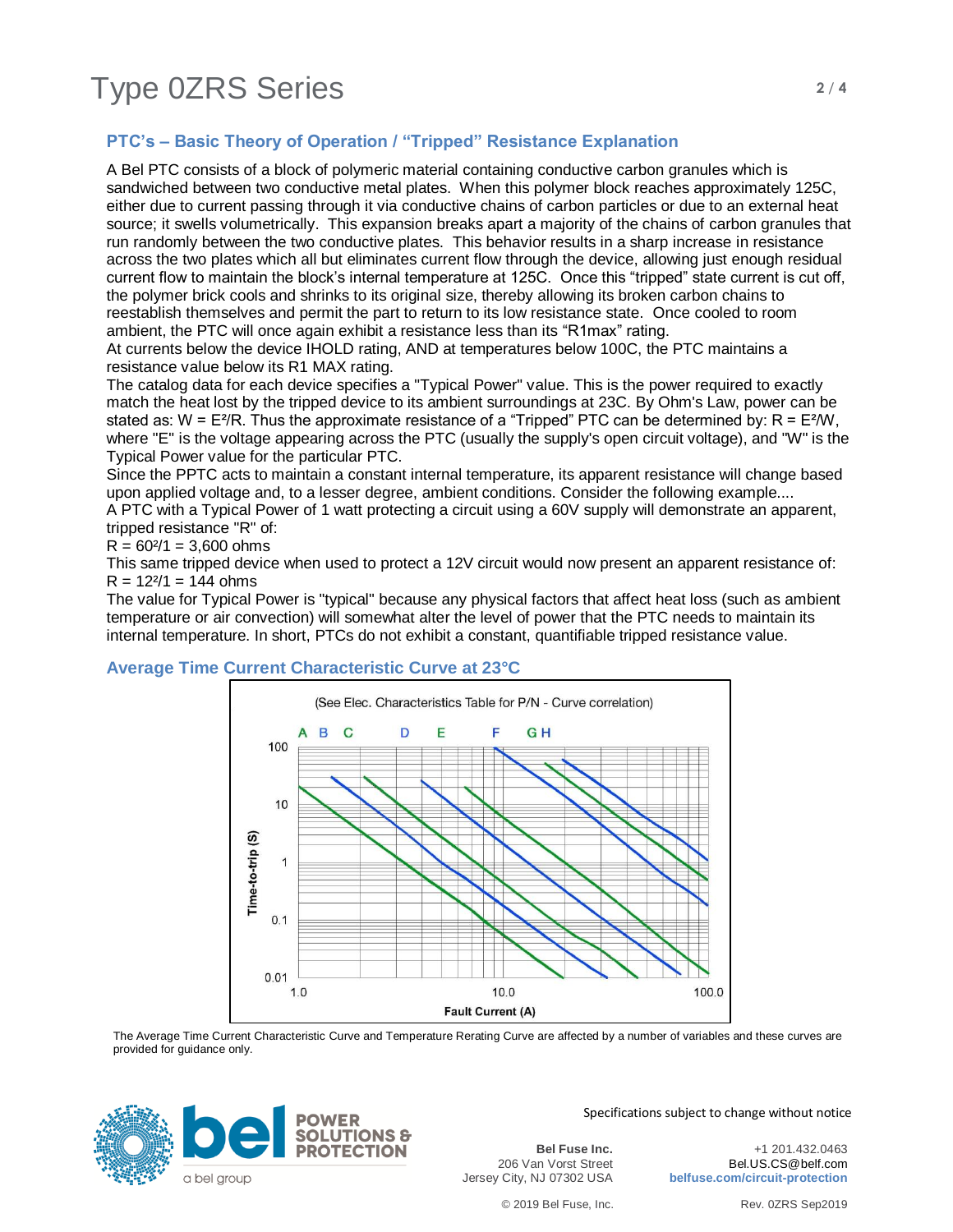# Type 0ZRS Series **3/4**

# **Physical Specifications**

Lead material:

 0ZRS0050FF- 0ZRS0100FF Tin plated copper, 24 AWG. 0ZRS0200FF- 0ZRS0750FF Tin plated copper, 20 AWG 0ZRS1000FF Tin plated copper, 18 AWG. Soldering charactcristics MIL-STD-202, Method 208H.

Insulating coating

Flame retardant epoxy, meets UL-94V-0 requirement.

# **PTC Marking**

"bel" or "b", , IH code and "RS".

## **Product Dimensions** All dimensions in mm.





Fig.1 Lead Size: 24AWG **00.51 mm Diameter** 

Fig.3





**Temperature Derating Table**

| Fig.2           |  |
|-----------------|--|
| ead Size: 24AWG |  |
| .51 mm Diameter |  |
|                 |  |



Part Number Fig. A B C D E Max | Max | Typical | Min | Max 0ZRS0050FF | 1 | 7.4 | 12.7 | 5.1 | 7.6 | 3.3 0ZRS0070FF 2 6.9 10.8 5.1 7.6 3.0 0ZRS0100FF 1 9.7 13.6 5.1 7.6 3.0 0ZRS0200FF 3 9.5 13.5 5.1 7.6 3.0 0ZRS0300FF 3 10.2 15.5 5.1 7.6 3.8 0ZRS0500FF 3 14.0 24.1 5.1 7.6 3.8 0ZRS0750FF 3 21.1 24.9 10.2 7.6 3.8 0ZRS1000FF 4 23.5 27.9 10.2 7.6 4.0

|              | Temperature Derating |      |      |      |     |     |     |     |     |     |     |
|--------------|----------------------|------|------|------|-----|-----|-----|-----|-----|-----|-----|
| ' Hold Value | -40                  | -20  |      | 23   | 30  | 40  | 50  | 60  | 70  | 85  | 125 |
| 0ZRS         | 138%                 | 127% | 115% | 100% | 96% | 90% | 80% | 70% | 63% | 53% | 21% |

# **Thermal Derating Curve Cautionary Notes**



1. Operation beyond the specified maximum ratings or improper use may result in damage and possible electrical arcing and/or flame.

- 2. These Polymer PTC (PPTC) devices are intended for protection against occasional overcurrent/overtemperature fault conditions and may not be suitable for use in applications where repeated and/or prolonged fault conditions are anticipated.
- 3. Avoid contact of PTC device with chemical solvent. Prolonged contact may adversely impact the PTC performance.
- 4. These PTC devices may not be suitable for use in circuits with a large inductance, as the PTC trip can generate circuit voltage spikes above the PTC rated voltage.
- 5. These devices may be used in both DC and AC circuits provided that peak-to-peak line voltage when carrying AC does not exceed the PTC's Vmax rating. As PTCs are essentially thermal devices, the RMS value of AC current carried by a PTC will produce tripping parameters and times-to-trip similar to those of a DC voltage of the same magnitude.
- 6. If potting is mandated, avoid rigid potting compounds as they will encase the PTC and prevent it from volumetrically expanding to properly respond to a trip event.





+1 201.432.0463 Bel.US.CS@belf.com **belfuse.com/circuit-protection**



**TIONS &** 



a bel group